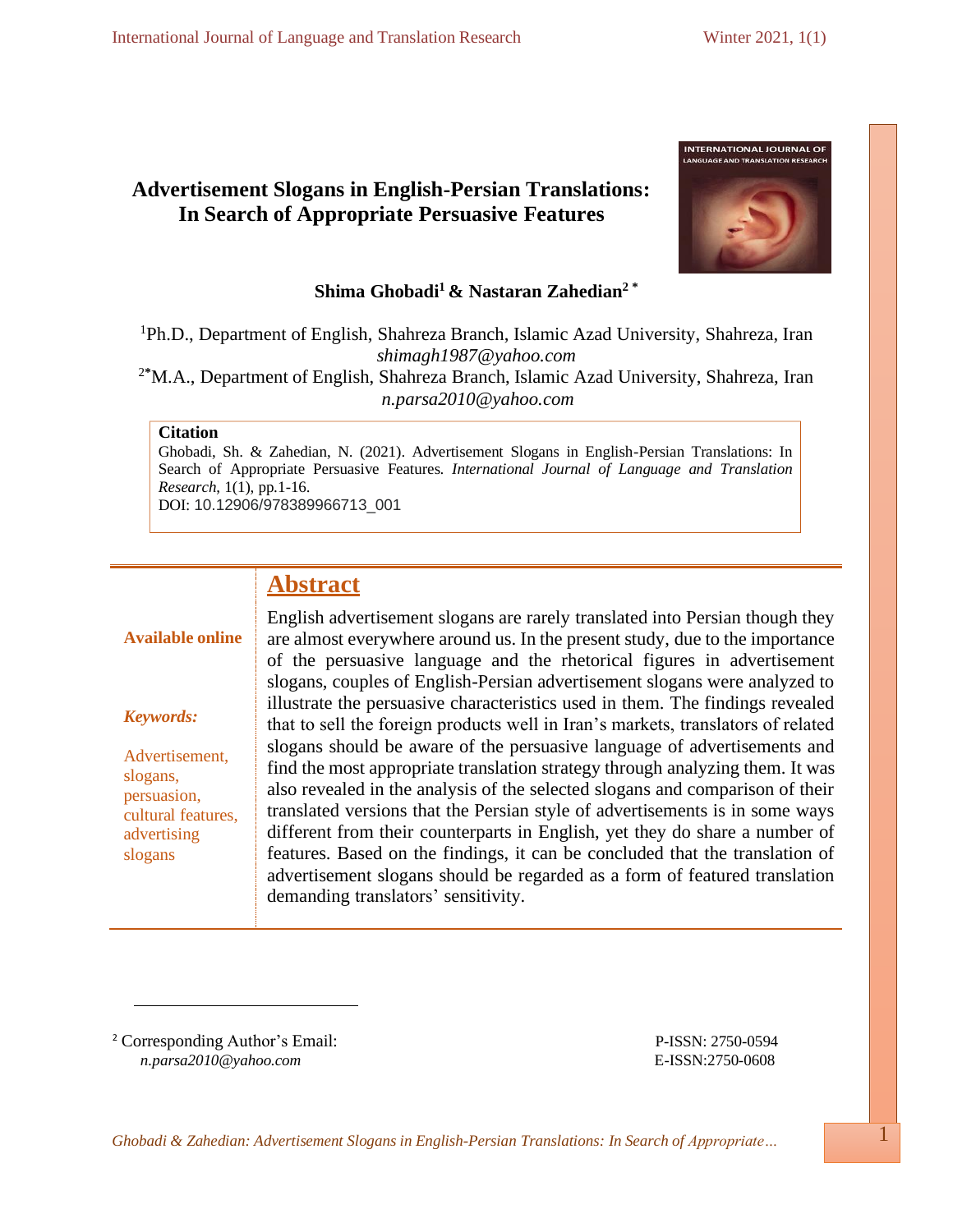#### **Introduction**

Translation process involves not only two languages, but also two cultures. In this process, translators are faced with the specific problems of rendering both cultural and linguistic features in source and target texts. They actually find themselves between two different communicative systems (Aminpour & Vahid, 2014). In such situations, translators have to make some choices regarding what strategy to apply in rendering such features properly. Choosing the most appropriate translation strategy would get more complicated when it comes to advertising slogans. According to Cook (2001), advertising slogans – are aggressive yet not annoying calls aimed to stimulate people buying certain products. The word 'advertise in Latin means "arouse attention". Advertising has been introduced to every sphere of society including arts, culture, sport, fashion and etc. It is quite simply, everywhere: We can't walk down the street, shop, watch television, go through our mail, log in to the Internet, read a newspaper or take a train without encountering it. Whether we are alone, with our friends or family, or in a crowd, advertising is always with us, if only on the label of something we are using. Today, advertising agencies use sophisticated methods of research to establish consumers' desires, tempting and trying to persuade them by means of advertisements to buy what are often identical products. A slogan should be brief, informative, memorable and strongly related to the brand it promotes. All these should be considered by a professional translator of advertising. None of these features should be ignored when translating advertisement. For this reason, a translator of marketing materials should not only be a highly-skilled language professional but also should know the mentality and language peculiarities of certain social groups and classes, understand the mechanism of advertisement making and use the terminology which associate with common promotional concepts such as "the best", "ideal", "your choice", etc. The present study focused on the persuasive elements used in English slogans and the way they are rendered into Persian. In fact, the main aim of the study was to identify such elements and form them into a model that can be used by the translators of this genre. Meanwhile, previous challenges to translate ads and the extent of translators' knowledge of rhetorical language of advertisements were pointed out. The findings of this study will hopefully be useful for translators to pay more attention to the underlying meaning of advertisement texts and assist them to give preference to certain translation strategies so as to produce effective and operative texts for the target market.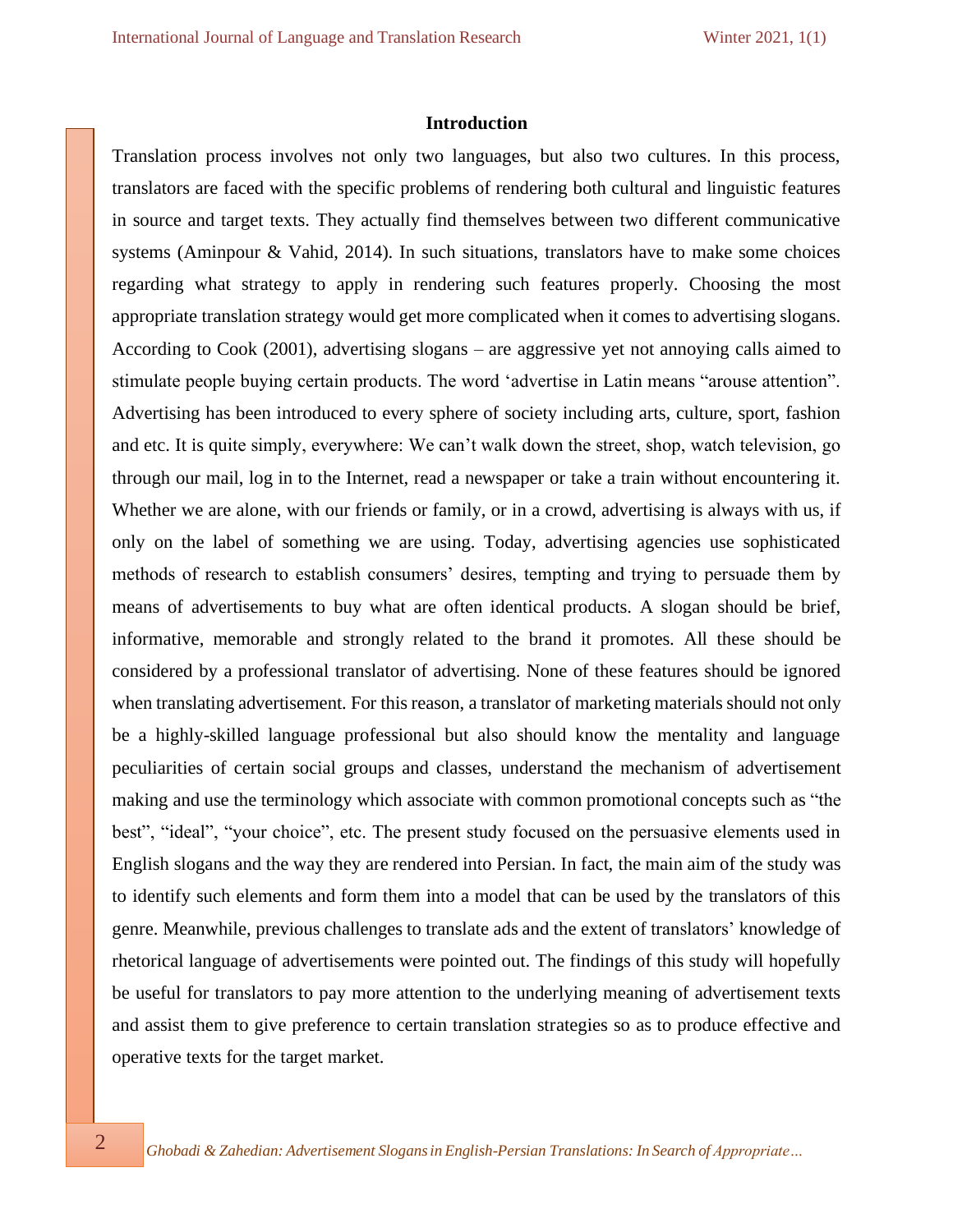#### **Literature Review**

De Mooij (2004) in his article, *Cross Cultural Communications Company,* studied translating advertisement. He mentioned the importance and difficulties of advertising across cultures. He believes two categorizations are most relevant for cross-cultural communications, the distinction between high and low context communication and Hofstede's (2001) dimensions of national culture. Hofstede (2001) developed a model of five dimensions of national culture that helps to explain basic value differences. This model distinguishes cultures according to five dimensions: power distance, individualism/collectivism, masculinity/femininity, uncertainty avoidance, and long-term orientation. The dimensions can be used to explain differences in people's needs and motives, communication styles, language structure, metaphors and concepts used in advertising and in literature across different countries. In another study, Al Agha (2006) studied Translation of fast-food advertising texts from English into Arabic. His study showed that translated fast-food advertising text should result in an advertisement which functions as an original in the target culture. The study identified the reasons why translation strategies such as transliteration and borrowing are inadequate when used to transfer cultural-specific concepts, phrases, logos and terms from English fast-food advertisements into Arabic.

Dávila-Montes (2008) in his PhD Dissertation, *Translation and Advertising: Translating Persuasion*, proposed a lineup of several tools and concepts from psychoanalysis –in a way similar to what marketing surveys overtly do-, Semiotics –after authors such as C. S. Peirce, U. Eco-, Neuro-linguistics –following Lakoff and Johnson (1980)- and Comparative Rhetoric. He identified a series of morpho-syntactical, rhetorical and pragmatic elements as effective persuasive mechanisms that articulate a good deal of the advertising discourse in Spanish and English. Through an analysis based on corpus linguistics, he establishes the existence of a generic "cognitive prosody" in advertising that both languages seem to exploit in a similar fashion, keeping though remarkable divergences arising from the different worldviews that different cultures necessarily purvey.

Jalilifar (2010) studied the rhetoric of Persian and English advertisements. In his study 6 newspapers were chosen for analysis. The materials consisted of a corpus of 300 advertisements− 100 English (advertisements published in Dubai), 100 Persian, and 100 Persian-English (English advertisements published in English newspapers in Iran) −selected from about 600 advertisements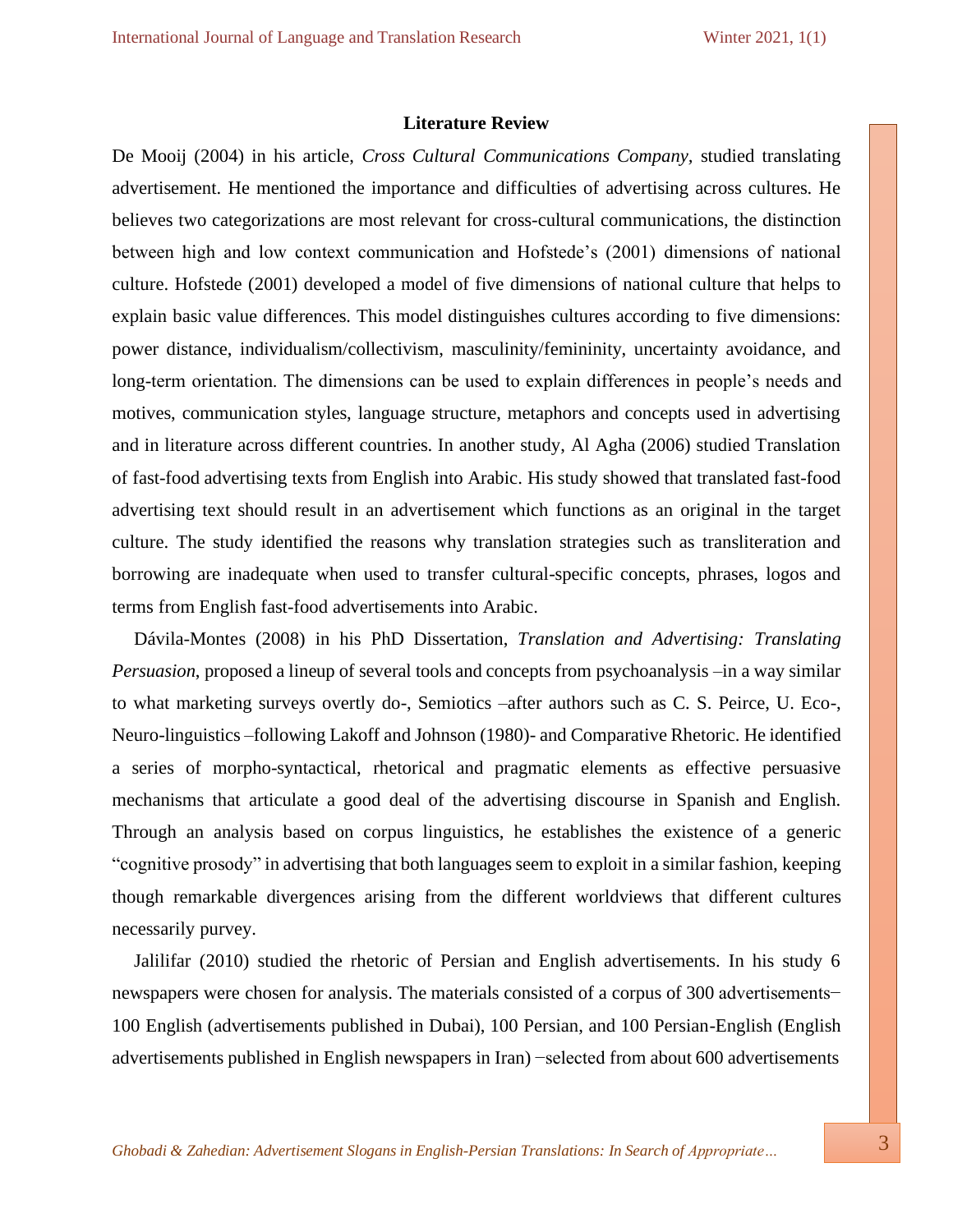of six leading newspapers. They were listed serially and then every other advertisement was chosen for analysis. This study aimed to scrutinize the rhetorical features and generic characteristics of advertisements in order to identify the characteristic features of the sample advertisements in the two languages. In this regard, Clark's (1998) framework was taken up for the rhetorical analysis of texts. Providing a comprehensive analysis of the verbal techniques used in the language of headlines, the framework takes in 78 figures of rhetoric of which only 24 was observed in the advertisements. The move structure of advertisements was also investigated by Haixin's (2003) framework. The model assumes five parts in an advertisement, namely headline, body copy, slogan, illustration, and trade mark; besides, it reports five kinds of headlines including benefit, provocative, news/information, question, and command headlines. This study can help identifying gaps in cross-cultural understanding of the text and help advertisement writers select the most effective device for expressing their purpose to the audience. In another research (Agha Golzadeh et al, 2012) titled, *The Contrastive Analysis of Gender Factor Manifestation in the language of Advertisement in Iran in 1980's and 2000's*, from among some newspapers and magazines, one hundred advertisements were carefully selected (fifty ads from each decade). The factors were divided into two categories: open and secret. The gender factors were studied in word level and, considering the main hypothesis of the research, divided into two groups of open and secret factors with respect to gender inclination. In order to have a more precise investigation of the collected samples, they were divided into various areas based on their subject and quality; gender influence was studied separately in different advertising areas. In the end, the degree of these effects in each field was compared with respect to two time-spans that were studied in this article.

Christelle (2012) conducted a research regarding the translation of advertisements with a focus on issues of semiotics, symbolism and persuasion. In the research, he had discussed the translation of advertisements based on Coca Cola advertisements and addressed to semiotics and persuasion which are the main issues related to advertising translation. His mainly focus was to identify the different translation strategies used by Coca-Cola translators in order to examine whether they have changed over time. He demonstrated that Coca-Cola strategies have not really changed over time. The rhetorical devices that were used in the advertisements are metaphor, ellipsis and exaggeration. These rhetorical devices enabled the Coca Company to present its drink as unique, universal and special. He also concluded that Coca Cola uses the technique of internationalization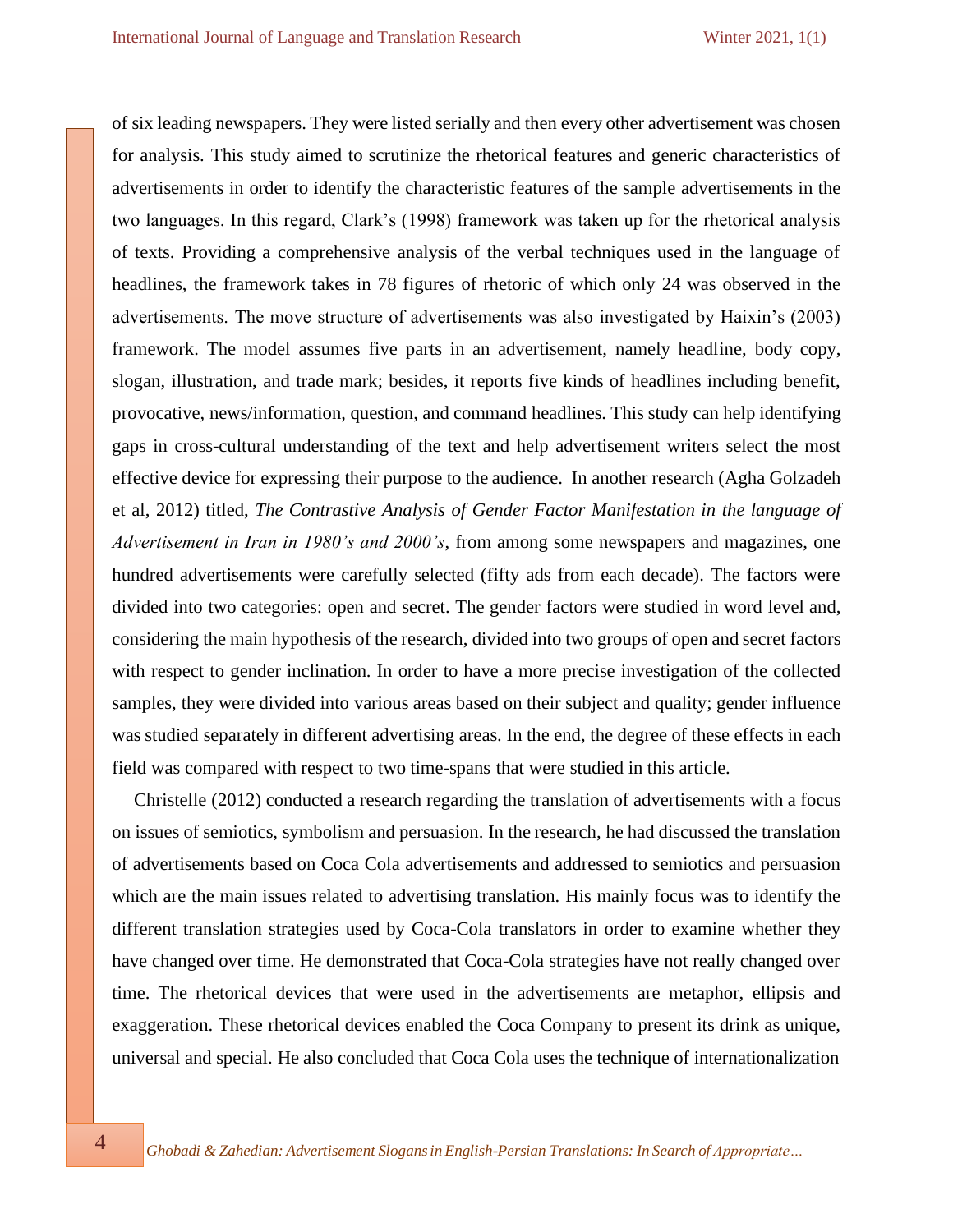as its main technique. Also, Reihani and Eslami Rasekh (2012) in their research, *To Reason with Them or Tickle Them: Advertising Strategies in the Discourse of Persian Print Ads, tried to* identify the discourse features of two major advertising strategies, *reason* versus *tickle* advertising techniques as employed in the Iranian print ads in magazines. More specifically, the aim was to identify the cultural influences which function to make advertising cross-culturally different. Those ads used in the descriptive analysis within the study had to meet certain criteria. Simpson's (2001) model for categorizing reason versus tickle ads was employed. Being a blended approach, it made use of Bernstein's (1978) typology of reason and tickle ads and incorporates several pragmatic models of how reason and tickle advertising strategies actually translated into the discourse of ads. In addition to Simpson's (2001) approach, Grice's (1975) maximal efficiency in the case of reason advertising and the deliberate flouting of the maxims in the case of tickle advertising were used. The advertising copy was subjected to process of the identification of either the maxims or flouting of them for that matter. A descriptive and detailed approach in dealing with the advertising copy helped identify recurring schemes within Persian print advertisements.

Tahmasbi *and* Ghorgani Kalkhajeh (2013) had a critical overview on the discourse of Iranian banks Advertisements through CDA framework. They tried to investigate mechanisms of manipulation in the discourse of Banks' commercials and to see how the purposes manifested in Banks' commercials. A corpus of 16 commercials broadcasted on Iranian national television was subjected to a quantitative analysis. They referred to Fairclough's (1992) three-dimensional framework to analyze the Iranian banking advertisement. Embedded in Fairclough's (1992) threedimensional framework are three aspects of discourse which present some closely-related layers called: 1) description of textual analysis 2) interpretation of production and reception and 3) explanation of social conditions which affect production and reception. To describe the text as a whole, the type of the text, the sequence of the materials and the overall layout and even visual or auditoria aspects of the text were also considered.

#### **Method**

#### **Materials**

This study is based on fourteen notable English sales advertisement slogans taken from the websites of the companies, billboards and their advertising brochures. The slogans belong to the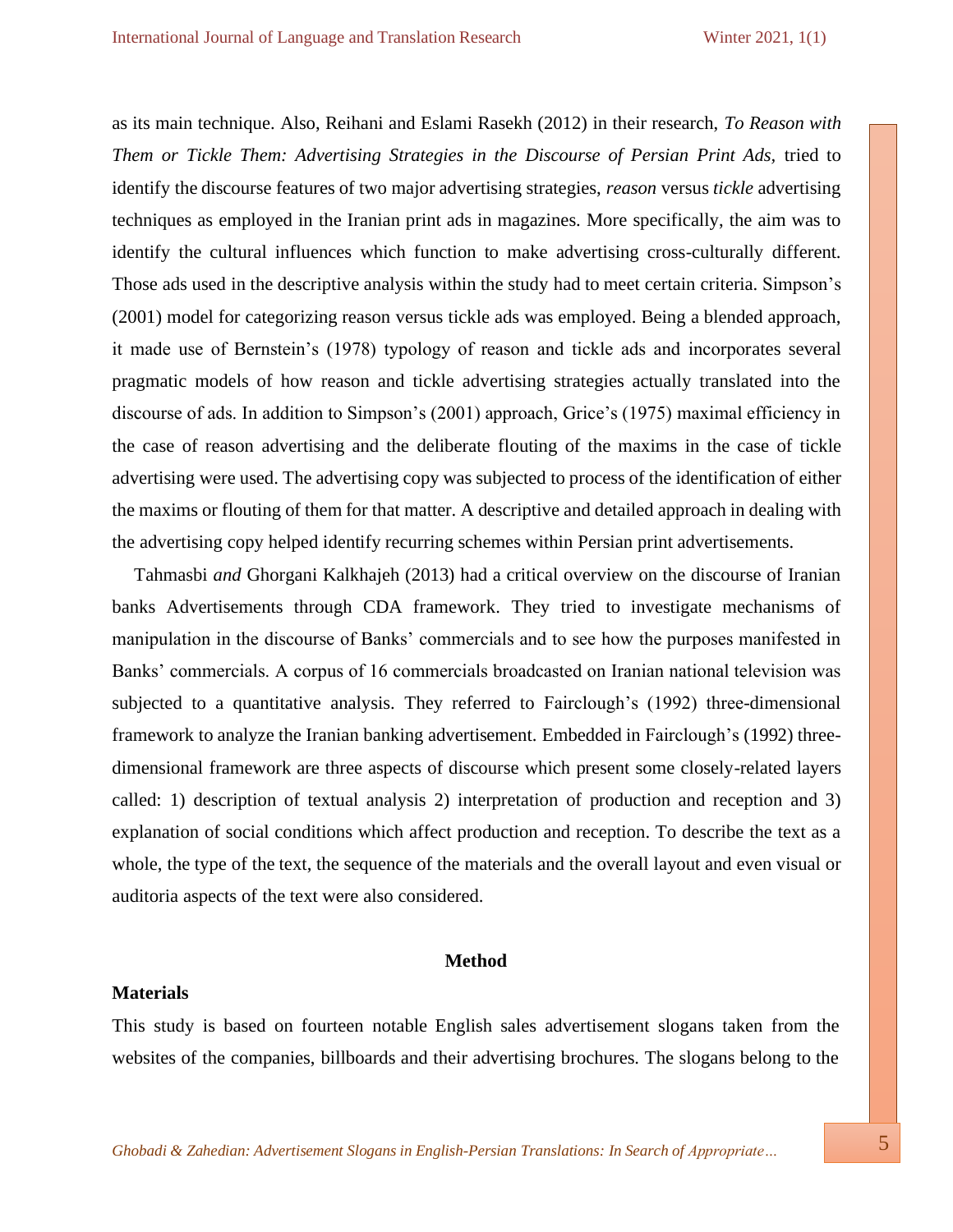following brands: *Nike, Sony, LG, Apple, Yahoo, Google, Adidas, Canon, Kodak, Jaguar, Teletext, EBay, PlayStation, and Olympus*. The slogans of these brands were selected because the translators mostly are familiar with the brands and their services; also, these slogans could be found almost everywhere.

# **Model of the Study**

In *Towards a Science of Translating*, Nida (1964) asserts that "There will always be a variety of valid answers to the question, 'Is this a good translation?" (p. 164). In the professional translation environment, the whole question of how to evaluate a translated text is one which poses a challenge to the client, the translator and those responsible for training the translator. The aim of this study was not to mark the translations as good or bad, but to discuss the possible ways that makes an advertisement slogan catch a person's attention and quickly create a memorable impression. Different versions of the TL texts will be analyzed to see if the translators attended to the persuasive characteristics used in the ST or not. Here, the persuasive characteristics of the advertisement slogans are categorized into three groups: 1) Sentence characteristics 2) Language characteristics and 3) Rhetorical characteristics. Knowing these characteristics can give the translators a better understanding about the people whom the company wishes to influence, help the translator to present a better translation in the target language and also keep the company's aim to persuade users in the TL to buy its product.

#### **Data Analysis and Results**

In *American Marketing Manager's Handbook,* it is pointed out that an advertisement should have four functions: AIDA, which represent four words: Attention, Interest, Desire, and Action.

**Attention**—a good advertisement should attract the consumer to direct their attention to the product being advertised.

**Interest**—the introduction and publicity of an advertisement should arouse consumers' great interest.

**Desire**—the advertisement should stimulate consumers' desire to buy the product, and make them realize that this product is just what they want.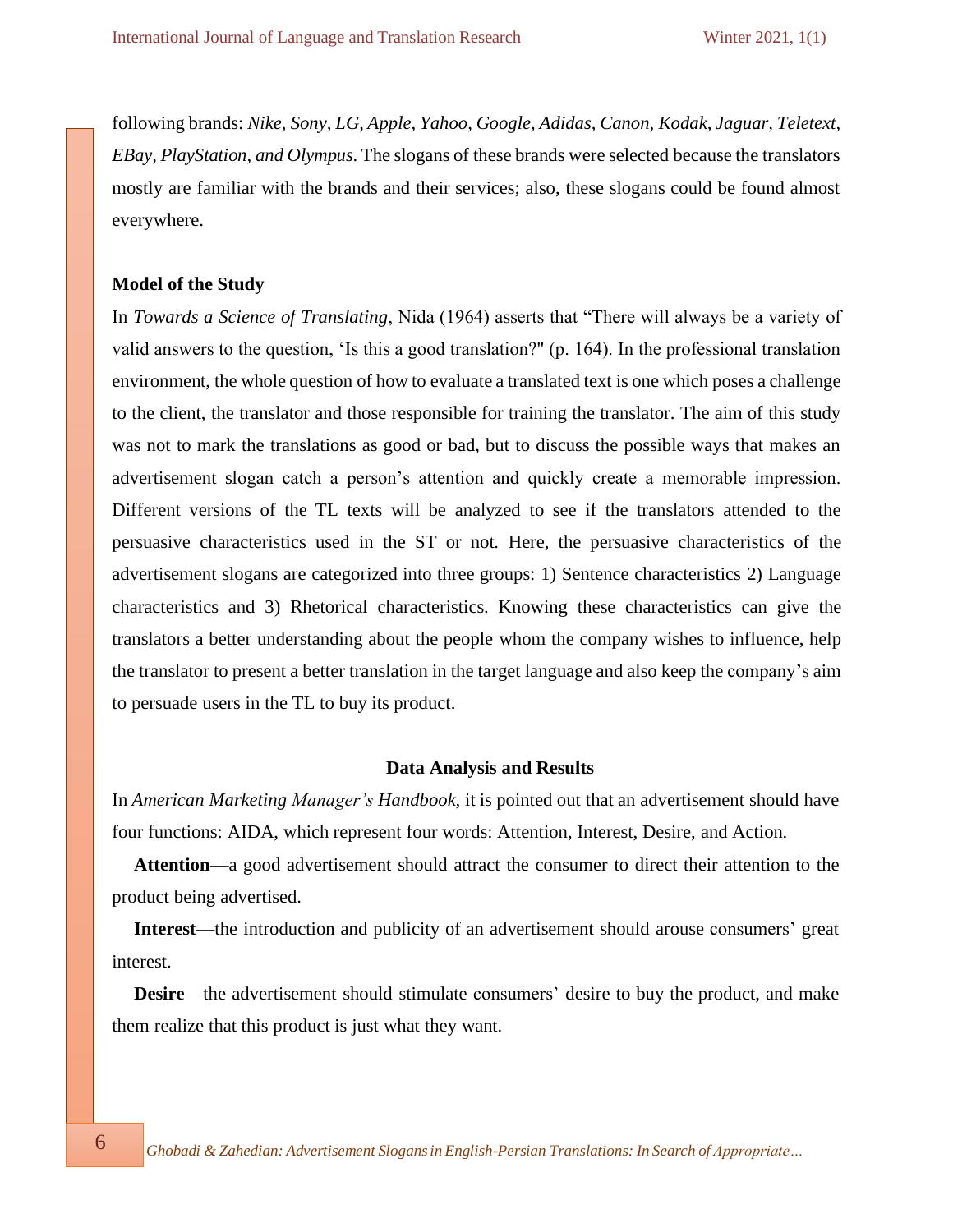**Action**—advertising is supposed to make consumers respond to the advertised information and evoke them to take the action of purchasing.

Broadly speaking, an advertisement has at least one of two functions: informing or persuading, though overlapping may often take place in one single piece. Informative advertisements inform "customers about goods, services, or ideas and then tell people how to get them by means of an identified sponsor" (Bolen, 1984). An advertisement of this type supplies basic factual information and sometimes shows a photo or an illustration of the product/service to give the target audience a better view of the advertised product. Persuasive advertisements are the instruments used by advertisers "who have defined their target audiences and determined the effect they hope to achieve through persuasive advertisements in the media" (Bolen, 1984). A persuasive advertisement should try to persuade the potential customers to buy the new product (Bolen, 1984). The persuasive function is directed not only at attracting the potential customers to buy a certain commodity, but also at the selling of services, ideas, norms and values.

There is no single best medium for all advertising situations. Each has its own character, and each advertising situation presents a unique set of circumstances. Yet few could dispense with words. Words must be translated into target languages of the geographic area where the products are to be sold. Here the translators play a very significant role. They not only should know about the product, the intention and aim of the slogan and needs of the target reader, but also should be aware about the persuasive linguistic characteristics of advertisement slogans. Advertising take place with pictures, signs or simply colors and etc.; however, this study concentrates on advertisement slogans in text format.

In the following, the slogans will be analyzed based on their persuasive characteristic, and a comment will be given for the different corresponding translated versions.

#### ❖ **Life's Good (LG)**

Concision is one of the significant features of this slogan. The aim of using this feature is usually to make a very short slogan to be memorable in the reader's mind. The structure of an ad slogan is frequently vital. Capitalization is often used deliberately and maintaining that structure can be important and sometimes difficult depending on the target language.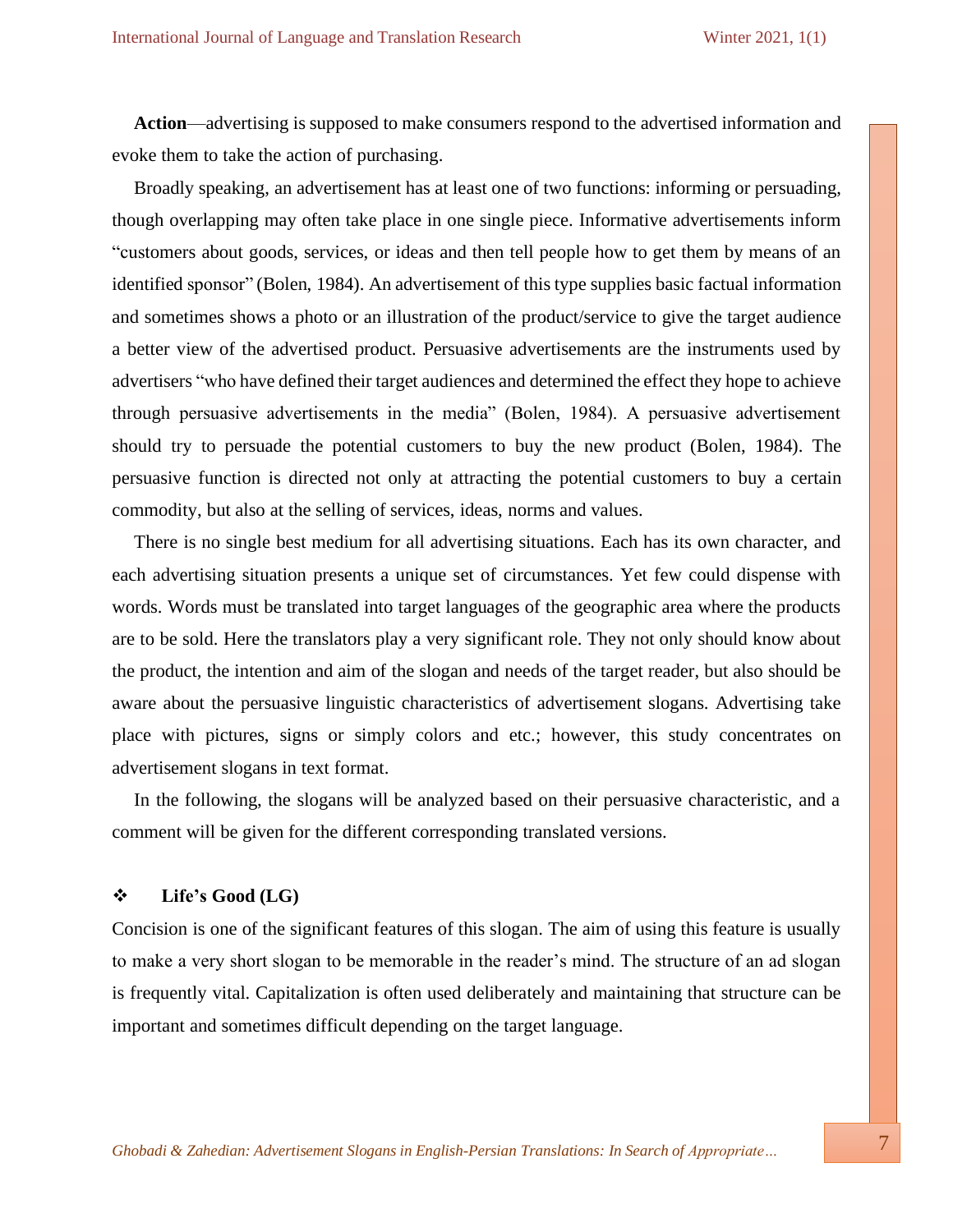In the ST, the sentence characteristic (tense) is used. Almost all the advertising slogans use simple present tense to satisfy the customers' desire to know the present state of the product they want to buy but there is another aspect of the simple present: its implication of universality and timelessness.

The provided translations for this advertising slogan are as following:

زندگی خوب با ال جی -1

طعم ش،ر ین <sub>نا</sub>ک زندگی 2-زندگى ز پياست -3

In the first translation, the translator attempted to reflect the Brand's name as it was mentioned in the slogan by capitalizing the first letter of each word.

In the second translation, while maintaining the true meaning, the translator tried to instill a positive sense to the target reader. By this way, the translator mostly focused on the linguistic characteristics of a slogan, which is the emotion and attracting aspect.

The third translation implies that the sentence characteristics of a slogan were the center of the translator's focus: translator keeps the simple short sentence of the source text in the target text with the same number of words. A sense of alliteration (in  $\zeta$  sound) is also used in the TT (/ZendegiZibast/), though no alliteration found in the ST.

# ❖ **Make. Believe (Sony)**

- ت ح قق ی ک روی ا 1-
- به رویا هائنان جاحه حقیقت بهوشانید . ـــ2

While the slogan is made up of two simple known words, the deep meaning is not as simple as it shows. According to the definition of the slogan given by the company, the concept of the point (.) which is located between the two words shows the cross point where imaginations change into reality.

In the first rendering, the translator has found the message and attempted to reflect the point (.) in the form of words. On the second one, the slogan addressed directly to the public and has been translated into a sentence form. The third one considers the slogan as an adjective.

همچون واڼیت -3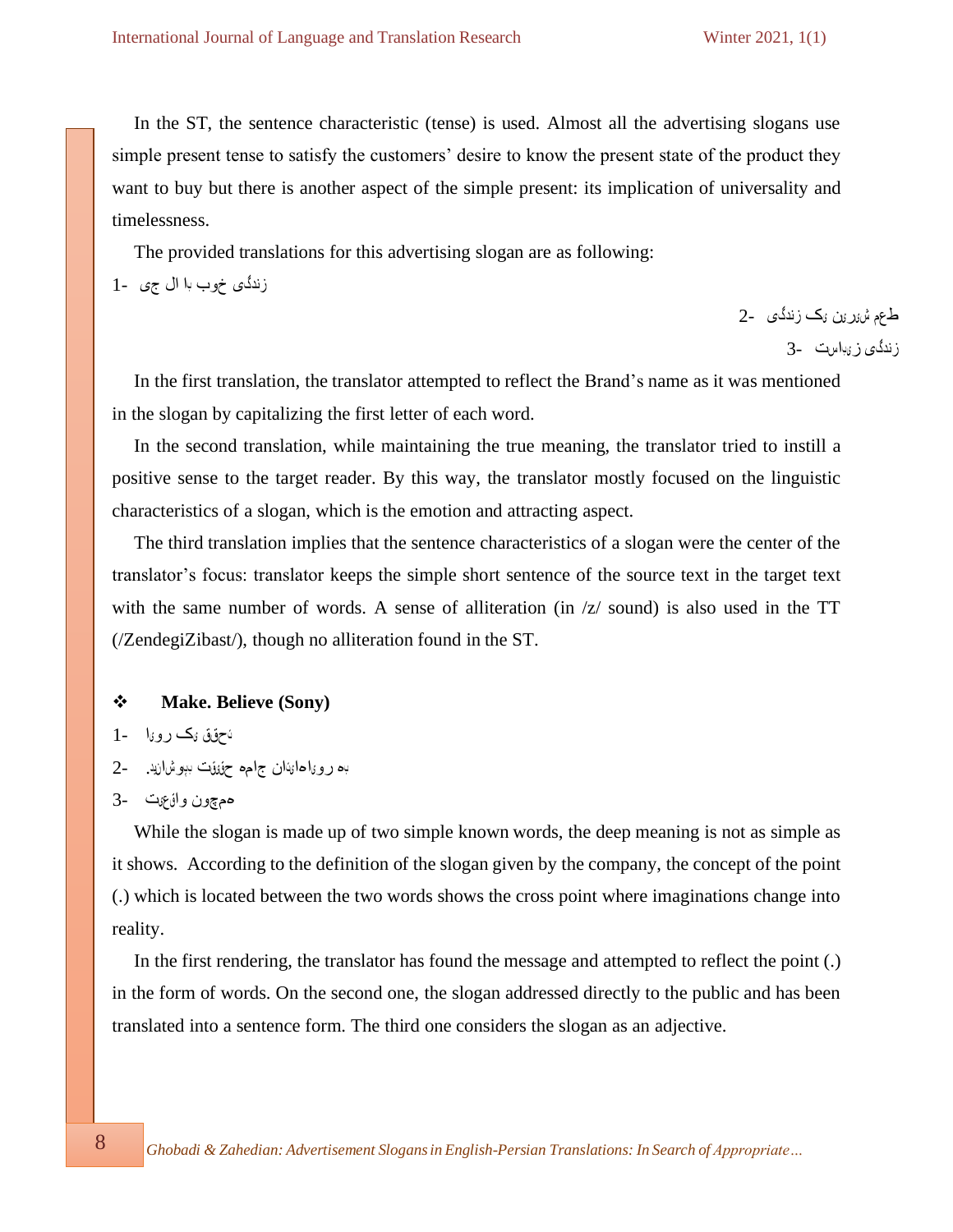هه چ پن غ ر ممکن <sub>ل<sup>است.</sup> 3-</sub>

# ❖ **Impossible is nothing (Addidas)**

غیر ممکن، غیر ممکن است. -1

غیر ممکن ها را با ما ممکن ببینید. -2

In this slogan, the Language characteristics have been used to hyperbole about the product's services. Using the word "nothing" can differentiate the brand's services and grab the reader's attention to its eye catch slogan that there is no impossible thing for Adidas. In the first rendering, the translator used the repetition in order to bold the mentioned language characteristics. The sentence form of the slogan in the SL text is positive, though it has a negative meaning. The translator also used the positive form but reflected the corresponding TL concept for "nothing" by the repetition of the corresponding TL equivalence for "impossible" (/gheyremomken/).

The second translator directly attended that "It is our product which makes everything possible for you!", though the pronoun "we" were not use in the SL text. The translator preferred a meaningbased kind of translation instead of literal (word for word) translation.

The word "nothing" has a negative meaning but it is used in the positive form English sentences. In Persian (here as the TL), the word "nothing" usually comes in the sentences with a negative form. In the third rendering, the translator tried to translate word for word but as the result of the mentioned difference between the SL and TL, the form of the TT changed to negative one.

# ❖ **Connecting people (Nokia)**

- ار اط مردمى -1
- ما برای وصل کردن آمدیم. -2
- پل ا ر ت باطی ش ما 3-

The present SL slogan has been used in phrase form without any rhetorical characteristics. No alliteration, rhyme or the brand's name is used in the SL text. The Sentence Characteristic (using simple, short phrase form) of this slogan made the translation more difficult for the translator.

In the first rendering, the translator focused on the simple phrase form and attempted to keep shortness of the phrase by render the ST into TT using the same number of words.

The translator in the second rendering didn't pay much attention to the simple phrase form of the ST and used a sentence form in the TT. In fact translator's focus was on the aesthetic effect of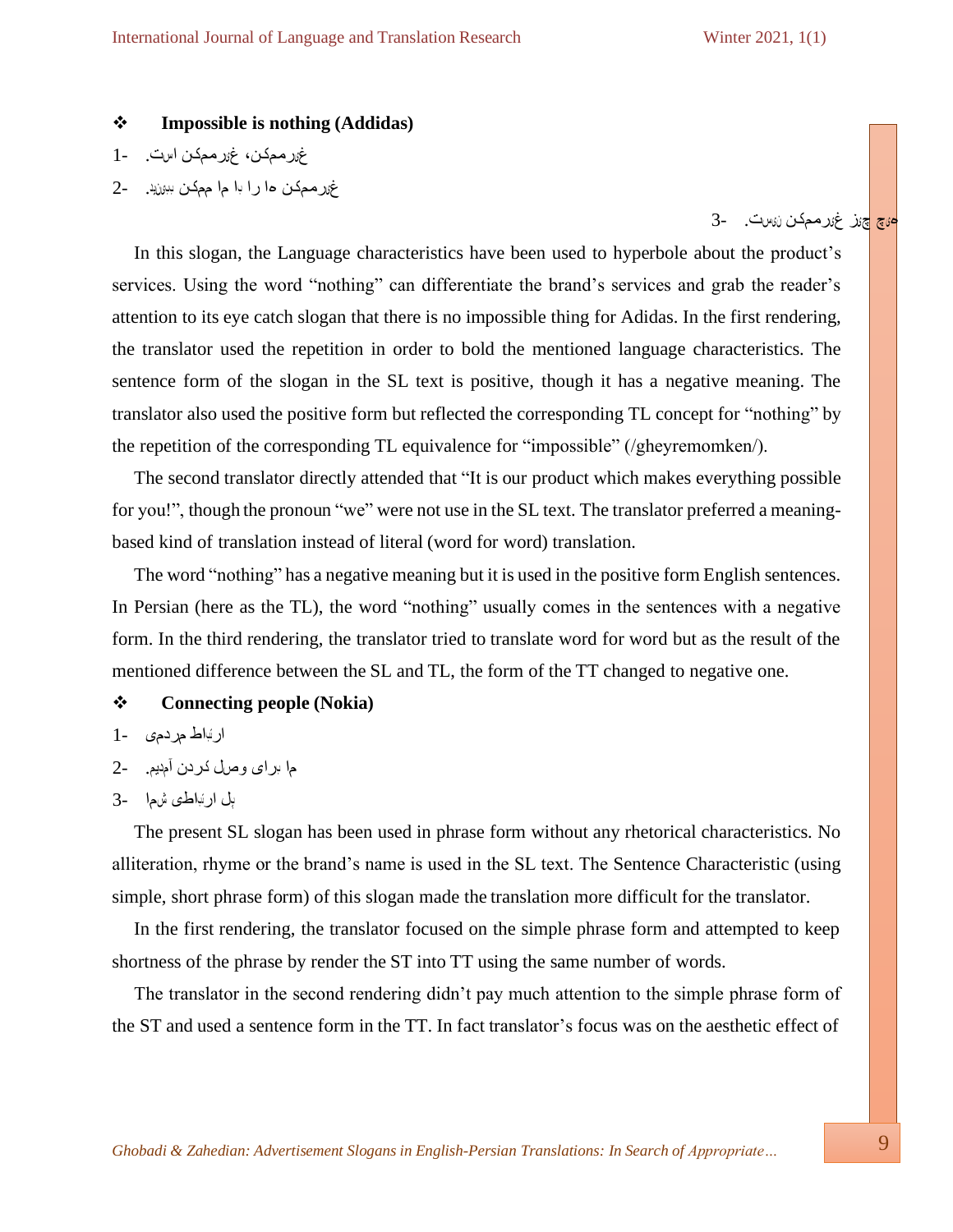the slogan in TT, so preferred to translate it in the Cliché form (using a verse of a poem) and added Language characteristic to the TT, though it did not exist in the ST one.

The third translator made some changes to the word formation, though considered the simple phrase form of the ST. The word "people" changed to a direct form "You" and "connecting" changed to "connecting bridge". The translator may have believed that word for word translation might harm the persuasive effect of the ST.

# ❖ **Think different (Apple)**

- م ناوت بى ندىش يد. 1
- با ما منفاوت باشید. -2
- حنفاوت بودن را با ما تجربه کنید . 3-

The present slogan made up of two simple words and used sentence characteristics in order to make a simple short memorable slogan and persuade its users to buy the product.

The first translator considered the sentence characteristics of the ST and tried to reflect it in the TT.

The second translator added Language Characteristics in TT. The pronoun "we" was not mentioned in the ST but added to the TT. The ST concept was "think different" and in TT it has been changed to "Be different with us".

The third translator ignored the sentence characteristics and preferred to translate the ST simple phrase into a sentence form.

#### ❖ **Just do it (Nike)**

```
نقط انجامش بده. 1-
```
#### همهن در سه -2

Another sentence characteristic which is used in the language of a slogan is using everyday sentences. This sentence tends to be overly used in everyday life, but it can be very forceful when used in an ad slogan. These sentences travel very fast, because anyone can remember it without any effort. It can just hang upon people's lips. It's something popularized without much publicity. The first translator had a word for word (literal) kind of translation. The second translator believed that literal translation (like the first rendering) may not be understandable by the TL reader, so he changed "just do it" in ST to "That's it" in TT.

# ❖ **Share moments. Share life (Kodak)**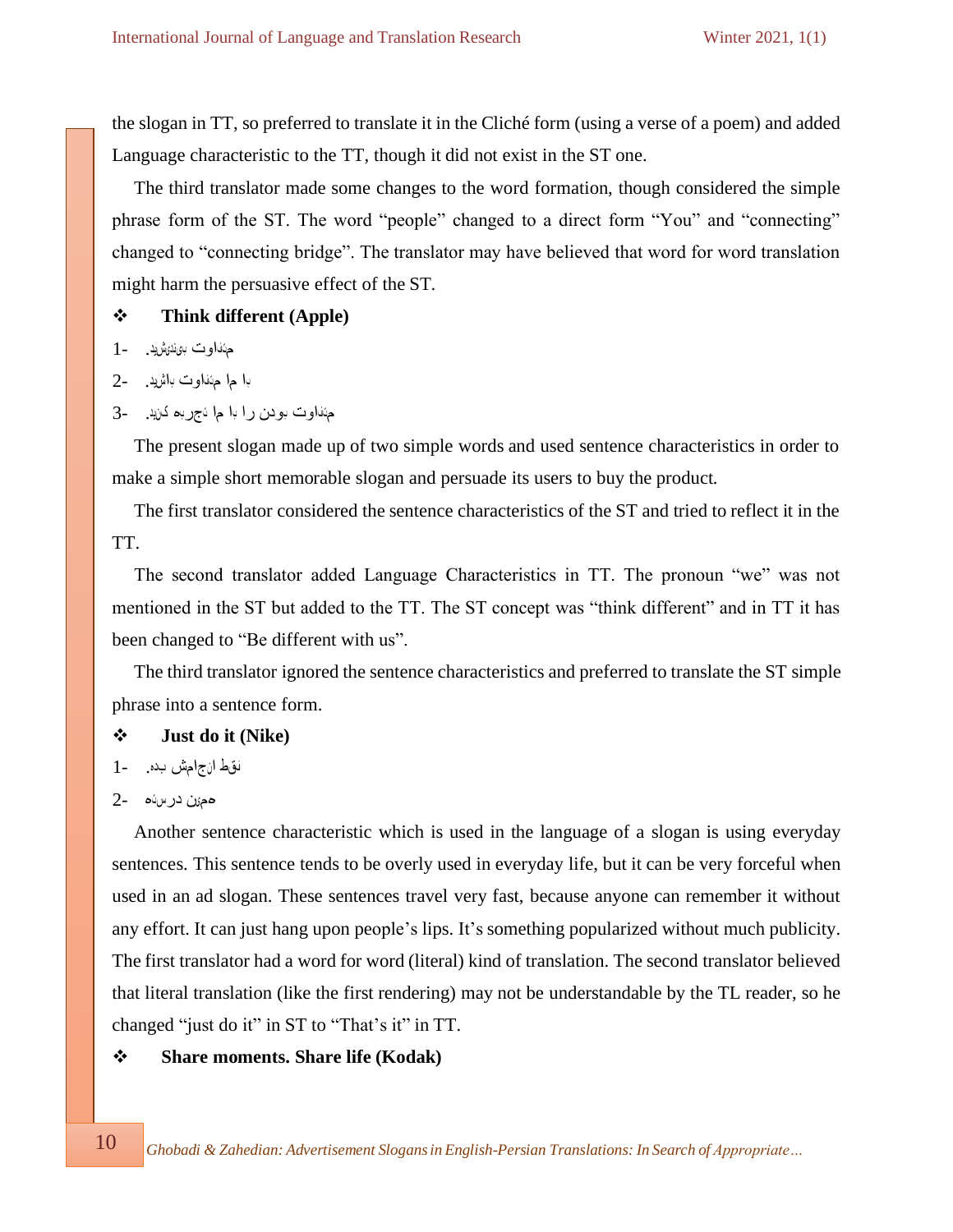در دانای خود زندگی کن<sub>ا</sub>د، در دن<sub>ف</sub>ای م۱ بازی کنید

حظات ر ا به اشتر اک بذار ، زندگی ات ر ا به اشتر اک بذار

Repetition of the same words or words of the same semantic field is to be used to convey forcefulness. The delivered translations for this slogan were the same. It could be the result of the simplicity using in the language of the slogans in order to make it memorable in the mind. The same features have been reflected in the TT though as the result of forcefully using some prepositions, the length of the TT is more than the ST. The translator has also reflected the repetition which was existed in the ST.

# ❖ **At the heart of the image (Nikon)**

For this slogan there was just one version of Persian translation. That might be because the slogan is a short simple phrase without using any difficult unknown words in it. Even the name of the brand was not mentioned in the ST slogan. So, the translator didn't have much space to show his creativity and preferred to give a literal kind of translation.

#### ❖ **Live in your world. Play in ours. (PlayStation)**

This slogan might be not very short but it had directly pointed out to its provided services. The sentence characteristics and the imperative forms were used in this slogan in order to make it persuasive to the reader. The same was done in the TT.

# ❖ **Grace, space, pace (Jaguar)**

ز،با، پیشرو، مطم*ئن* 

Here, the rhetorical characteristic used in ST is rhyme without mentioning the brands name. This characteristic is not reflected in the TT.

# ❖ **Buy it. Sell it. Love it (Ebey)**

اخر <mark>، بنروش، عاشقش شو</mark>

در قلب ت صوی ر

This is another example of using sentence characteristic as it's short and simple. It also used the repetition of "it" to indirectly refer to the brand. The TT version matches with the ST in their sentence characteristics but the repetition feature has been omitted in the TT.

# ❖ **Don't get vexed. Ask Teletext. (Teletext)**

- وفت نلف نکن از ناه نکست بخواه. -1
- وؤنسی ناه نکست حست چرا وؤت نلف کردن! \_\_2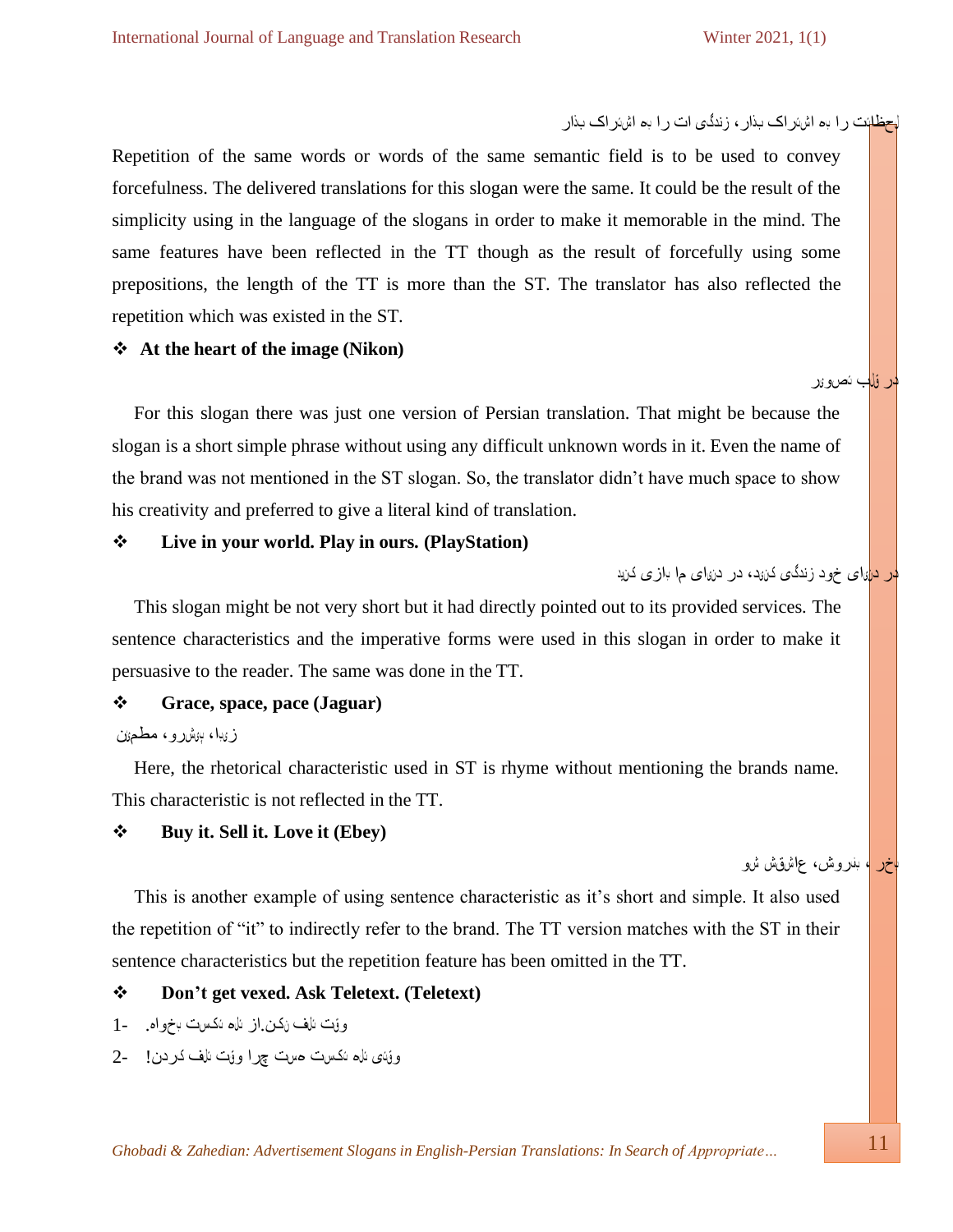با ناره نکست درگ، مىچ وقتى ناف نحىش. -3

The rhyming with the brand's name is the rhetorical figure used in this slogan. By this kind of rhyming, the brand name is highlighted. The ad slogan is thus highly purposed. It can differentiate a slogan from others by the brand name and the special rhyming which is the identity of the slogan. The translators couldn't make the same rhyming in the TT versions only have reflected the brand's name in them. The first translator used the imperative sentence and directly attends to the reader. The second translator used the positive form of directing and the third one bold the brand's name by bringing it on the beginning of the sentence. The ST slogan used two sentences while it was translated into one sentence in the TT.

## ❖ **Don't be evil. (Google)**

شی طو ن نب اش 1- شی طو نی ن کن یا! 2-

The slogan maker for the Google brand used a sentence characteristic in his persuasive kind of languages and directly pointed out to its users. Using the imperative sentences is the most direct way to achieve the ideal effect. The given translations for this slogan were somehow the same. Though it is believed that using the negative form of advertisement might have a negative effect on the reader but here both the ST and TT were used in the negative form. The translators also used the informal and intimate tone of calling the TT readers. No other rhetorical or language characteristics could be found.

- ❖ **See what we mean. (Canon)**
- هدف ما را ببرن ید . 1
- ببينيد آنچ م را که ما تعریف می کنیم. -2

The present slogan used the sentence characteristics. It is short, simple and also used in the imperative form of sentences. All the three TT versions reflected the mentioned characteristics in their work. Different versions of Persian translation have been found as the result of ST using words with more than one meaning. The translators also used different meanings in the TT for the word "mean". In the first TT version "mean" has been translated as "goal" while in the second and the third ones it has been translated as "defining".

ن ع ریف ما را ببرزید. -3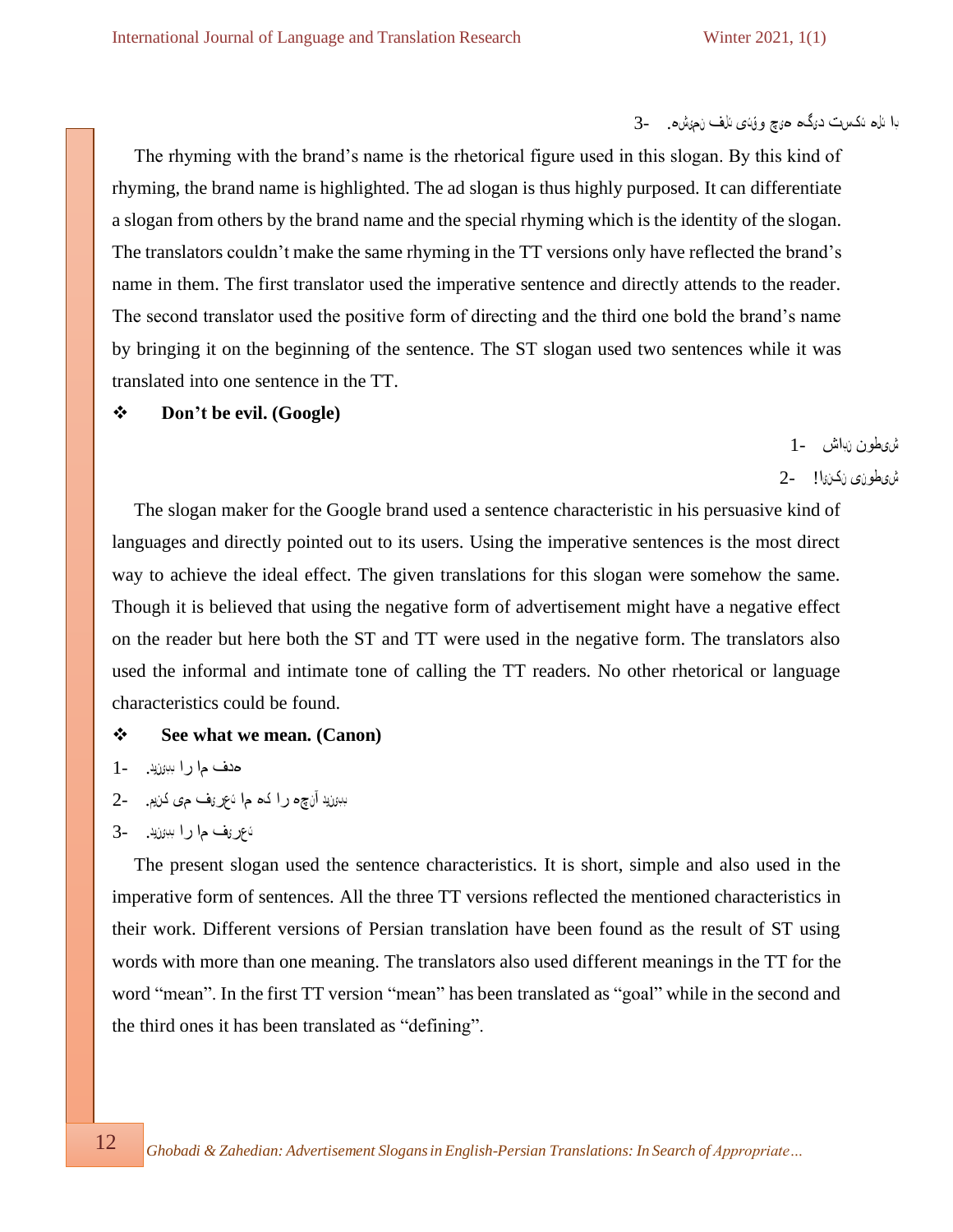#### **Discussion**

One of the decisions that translators have to make in translation process is whether to translate literal or meaning based. In translating advertisements, the persuasive language use has made the translating process a big deal for the translators. The slogan makers use some specific characteristics in order to make people buy their products. Here the translators play a very important role. They should be aware of the persuasive language characteristics of the slogans and then go for translation. The present study analyzed samples of slogans and presented a model that can be useful both for translators and linguists. The persuasive language characteristics of the slogans have been divided into three main parts: sentence characteristics, language characteristics and rhetorical characteristics.

Sentence characteristics are as follow:

- $\checkmark$  Short simple sentences,
- $\checkmark$  Imperative sentence,
- ✓ Use of tense,
- $\checkmark$  Creative use of idioms or proverbs,
- $\checkmark$  Use of everyday sentences,
- $\checkmark$  Use of phrases,
- $\checkmark$  Use of questions.

Language characteristics are:

- $\checkmark$  Use of unqualified comparison,
- ✓ Use of "every" "always",
- ✓ Use of "no" "none",
- $\checkmark$  Semantic ambiguity.

Rhetorical characteristics include:

- $\checkmark$  Use of alliteration,
- $\checkmark$  Use of rhymes,
- o Rhymes with brand name,
- o Rhymes brand name mention,
- $\checkmark$  Use of puns,
- $\checkmark$  Use of coined words and Transliteration.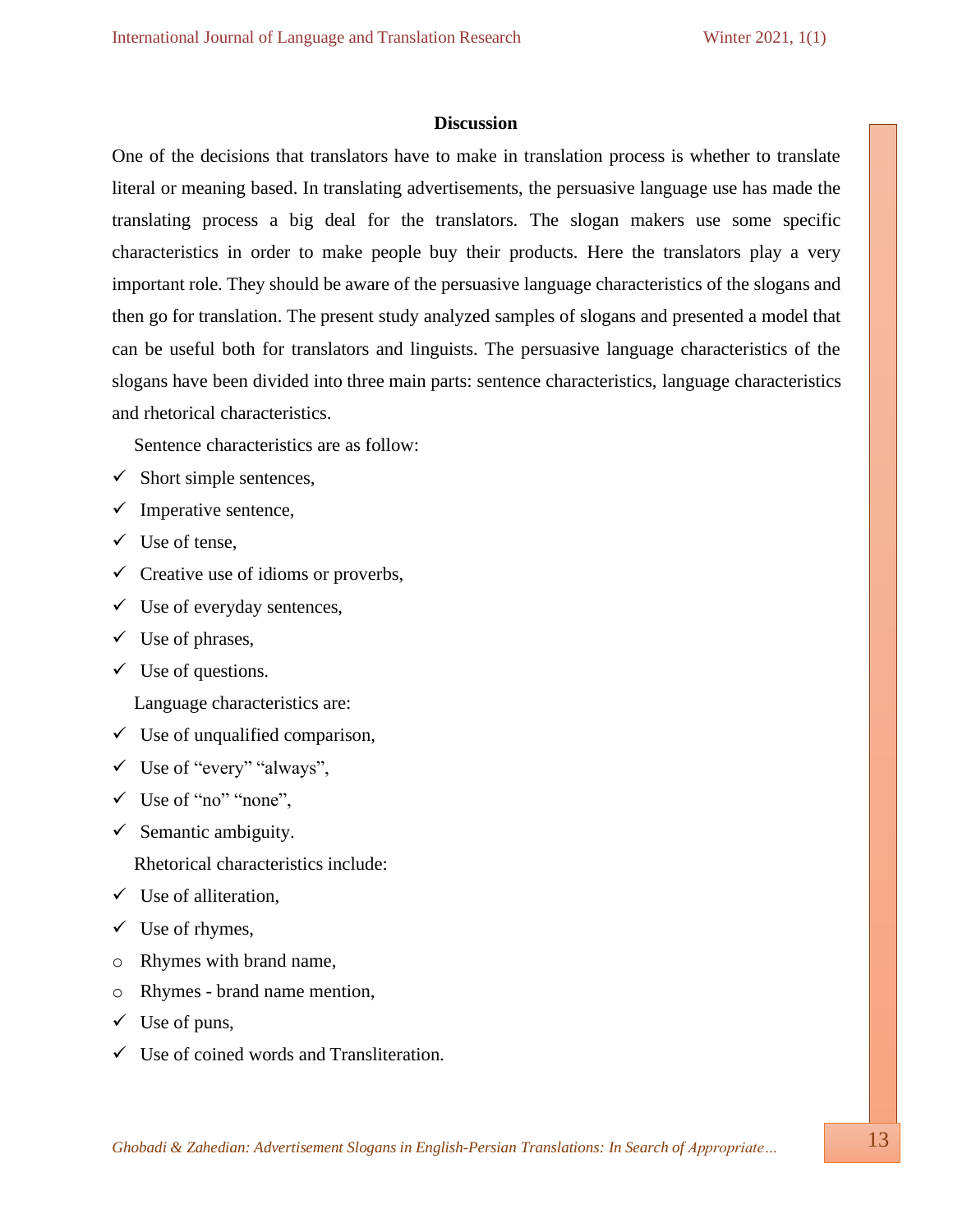Advertising is a form of mass communication closely linked with the world of commerce and marketing. It is a powerful tool for the flow of information from seller to buyer. It influences and persuades people to act or believe in a certain way. It not only influences any human society but also reflects certain aspects of that society's values and structure. In the process of creating advertisements meeting all these criteria, language is of crucial importance. Advertising language as a special kind of language is very different from common language. Cook (1992) believes that advertisements as a separate genre possess their own language, which differentiates them from other kinds of genres such as news, letters, or research articles. Advertising language has its own features in morphology, syntax, and rhetorical devices. Rhetorical devices are variations of literal or ordinary form of expressions (McQuarrie and Mick, 1996). Their use is to make the thought more striking and effective, for they have the power to vivify and illustrate. A fresh apt rhetorical device appeals to the imagination, creates mental pictures, and makes the speech or writing vivid, impressive, and interesting (Chuandao, 2005; Goddard, 1998; Leech, 1966; Nayak, 2002). For this reason, advertisers often use various rhetorical devices to increase the readability and appeal of an advertisement and to arouse consumers' interest in buying the product.

#### **Concluding Remarks**

Because of the importance of the persuasive language and the rhetorical figures in advertisements, in this research, a sample of English advertisement slogans together with their Persian translation were analyzed in order to illustrate their persuasive characteristics and a model was presented that could be useful for analyzing the persuasive language of the slogans. Translation theories suggest that advertising texts should be translated in a way to create a target-language advertisement which will have a positive impact on the target audience. It is, thus, not of primary importance whether a particular rhetorical figure is translated by the exact same figure in target text. What is important is that the target-text advertisement should have the same attention-grabbing function as the original. In fact, when working with a slogan, there is a long list of considerations. The present study presented a model of specific analysis for the advertising genre that can be helpful both for linguists-to analyze a slogan structure- and translators of the advertising texts.

This study concludes that advertisement translation should be regarded as a featured translation that demands translator's translation sensitivity and flexibility. Unlike the simple and short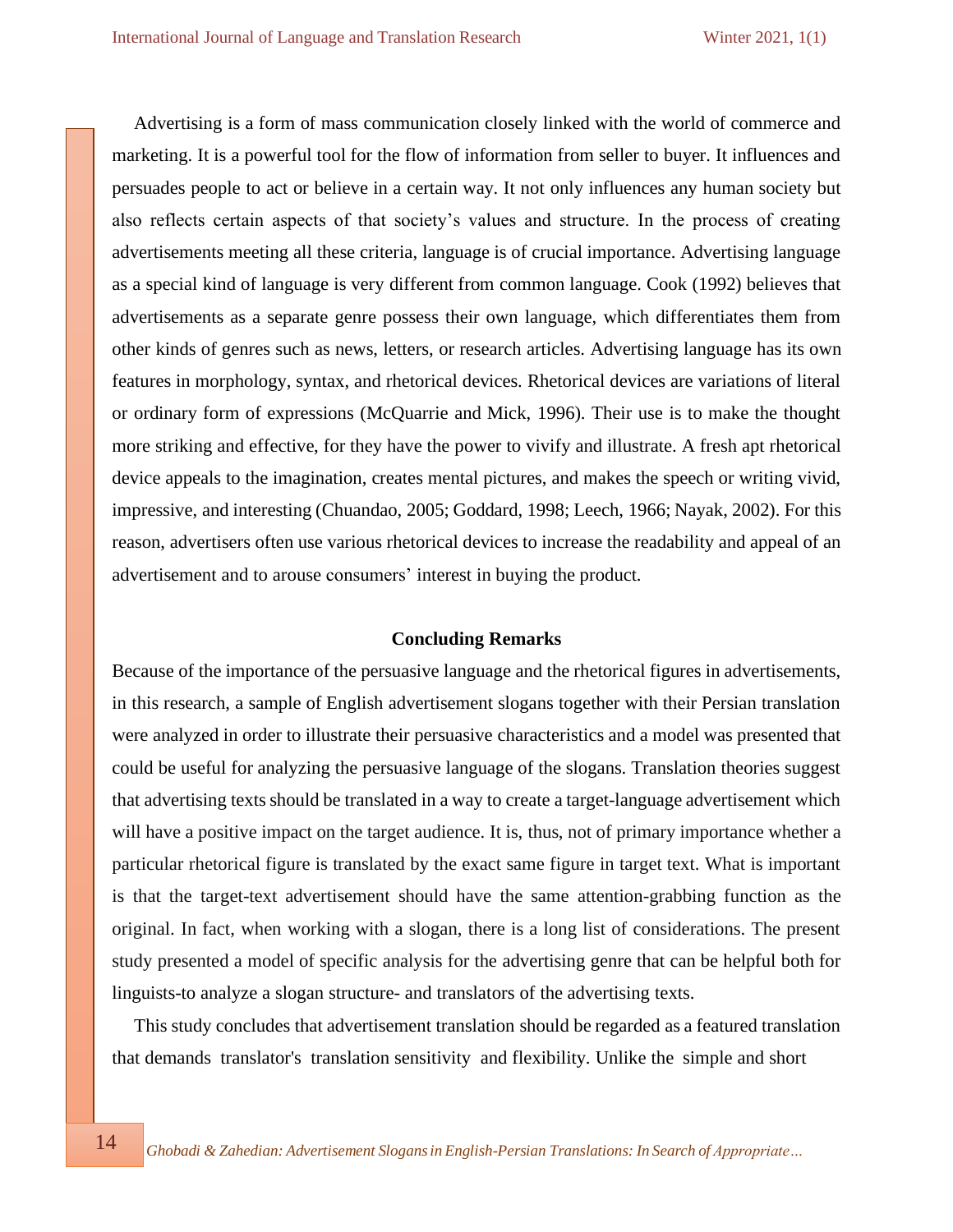structure of an advertisement slogan, a translator might find the translation process a very big deal but difficulty can't be a good reason to see a text untranslatable.

Just as a poetic writing style is unique, so the style of advertisement writing has its own particular characters. What has been mainly discussed here is English into Persian translations of the advertisement slogans. To sell the English products well in the Persian markets, translators should know well about the persuasive language of advertisements and find the most appropriate translation strategy by analyzing them. In this study, analyzing the slogans and comparing the different translation versions of advertisements also showed that Persian style of advertisement is in some ways rather different from its counterpart in English, although they do share a number of common features.

# **References**

- Abbas Al Agha, B. (2006). *Translation of fast-food advertising texts from English to Arabic*, Unpublished master's thesis, University of South Africa, South Africa, Pretoria.
- Adab, B., & Valdés, C. (Editors). (2004). *Key debates in the translation of advertising material*. *The Translator*, *10*(2), 58-62.
- Agha Golzadeh, F., Asadi, A., BagheriHariry, M. (2012). The Contrastive Analysis of Gender Factor Manifestation in the language of Advertisement in Iran in 1980's and 2000's. *International Journal of Humanities and Social Science*, *2* (2),151-153
- Aminpour, S., & Vahid Dastjerdi, H. (2014). An Investigation of Virtual and Hardcopy Persian Rendering of English Novels: A Cultural Approach. *International Review of Social Sciences, 2* (3), 81-89.
- Baker, M., & Saldanha, G. (2009). *Routledge encyclopedia of translation studies*. London and NewYork: Routledge
- Christelle, K. (2012). *The translation of advertisements: issues of semiotics, symbolism and persuasion*. Johannesburg: University of Witwatersrand.
- Cook, G. (2009). *The discourse of advertising* (2nd ed), London: Routledge.
- Davidson, M. (1992). *The consumerist manifest: Advertising in postmodern times*. London and New York: Routledge.
- De Mooij, M. (1998). *Global Marketing and Advertising: Understanding Cultural Paradoxe*s, London: Sage.